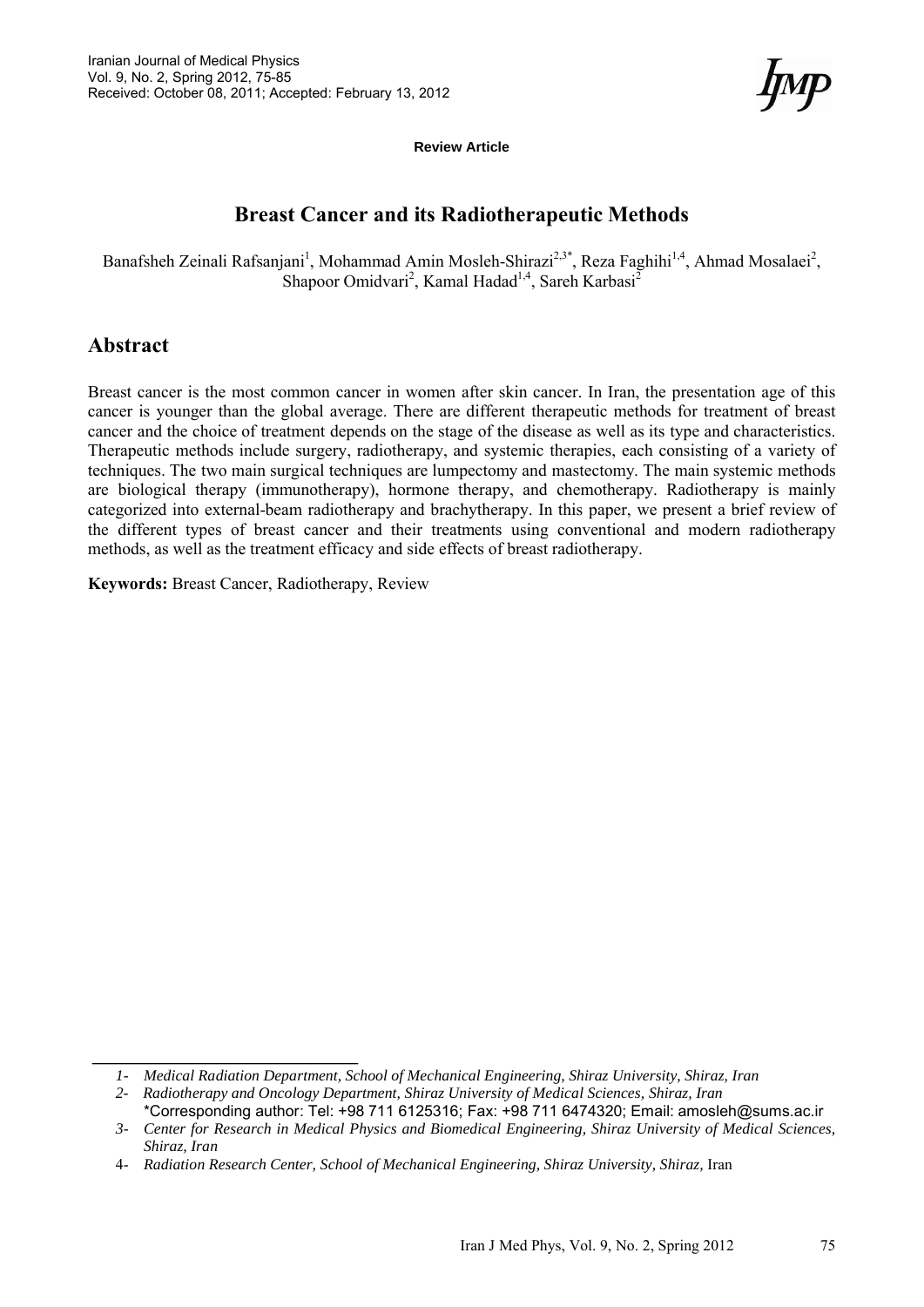## **1. Introduction**

On a global level, breast cancer continues to be a challenging disease. After skin cancer, breast cancer is the most common cancer among women, nearly 1 in 4 cancers diagnosed in the United States women. Age is one of the most important risk factors in breast cancer and as age increases, breast cancer incidence rate increases too. The incidence rate increases in 40-years old and older women and the most significant incidence rate is in 75- to 79-years old women [1]. Breast cancer occurrence in families may result from the interaction between lifestyle factors and lowrisk variations in genetic factors that may be shared by women within a family [2-4].

There is no comprehensive statistics on breast cancer in Iran but it is evident that it is the most common cancer among women. Due to as yet unknown reasons, average age of breast cancer patients in Iran is lower than the global mean. A study which assessed the effects, risk factors, and prescribed medications on 277 breast cancer patients under the age of 40 years at our center revealed that more than 50% of the patients in southern Iran present with advanced stages of the disease (stages 3 and 4), which suggests that they may not be aware of the symptoms of this cancer to see a physician at an earlier stage [5-6].

Nowadays, the global belief is that postoperative adjuvant irradiation after breastconserving or mastectomy surgery is necessary [7]. Post-mastectomy radiotherapy (PMRT) is often performed using megavoltage X-rays and electron beams. As with other types of computer-planned radiotherapy (RT), the differences between computed dose distribution and that delivered to the patient should be minimized [8].

This article is a brief review of different types of breast cancer and the progressive path of its radiotherapeutic methods. The search engine used in this study was Pubmed.

## **2. Different Types of Breast Cancer**

Breast cancer can be benign or malignant. Breast cancer cells may arise from any breast tissues such as epithelial tissue, glands, lobules, areola, and nipple. The place where breast cancer results from determines the name of the breast cancer [9]. Cancerous cells usually arise from ductal or glandular cells and are, therefore, called ductal or lobular carcinomas, respectively [10].

Breast cancers are classified into invasive and non-invasive carcinomas. Invasive carcinomas may metastasize and transfer to surrounding tissues in contrast to non-invasive carcinomas, which are isolated at their origin. Breast tumors may be discovered at an early stage, when they are still small and remain in the site of origin. They are called in situ or noninvasive. Because of their small size, they are usually not detected during a physical exam but there is a good chance for them of being diagnosed by mammography. Metastatic cancers which penetrate to the surrounding tissues and spread to other sites are called infiltrating or invasive carcinoma. In addition to ductal and lobular carcinoma, three wellrecognized types of invasive breast cancer are: tubular, medullary, and mucinous. There are also some other types of breast cancer such as inflammatory cancers and rare types of sarcomas [9].

### **3. Risk Factors**

Age, family history, age at first full-term pregnancy (above 35 years old), early menarche, late menopause, and breast density are some of the most important risk factors for breast cancer. These factors are not under the patient's control. However, there are some controllable risk factors such as postmenopausal obesity, use of combined estrogen and progestin menopausal hormones, alcohol consumption, and physical inactivity [1, 3].

Seventy percent of breast cancer women may not have any of these risk factors. Because breast cancer is usually painless and asymptomatic, the patient may not recognize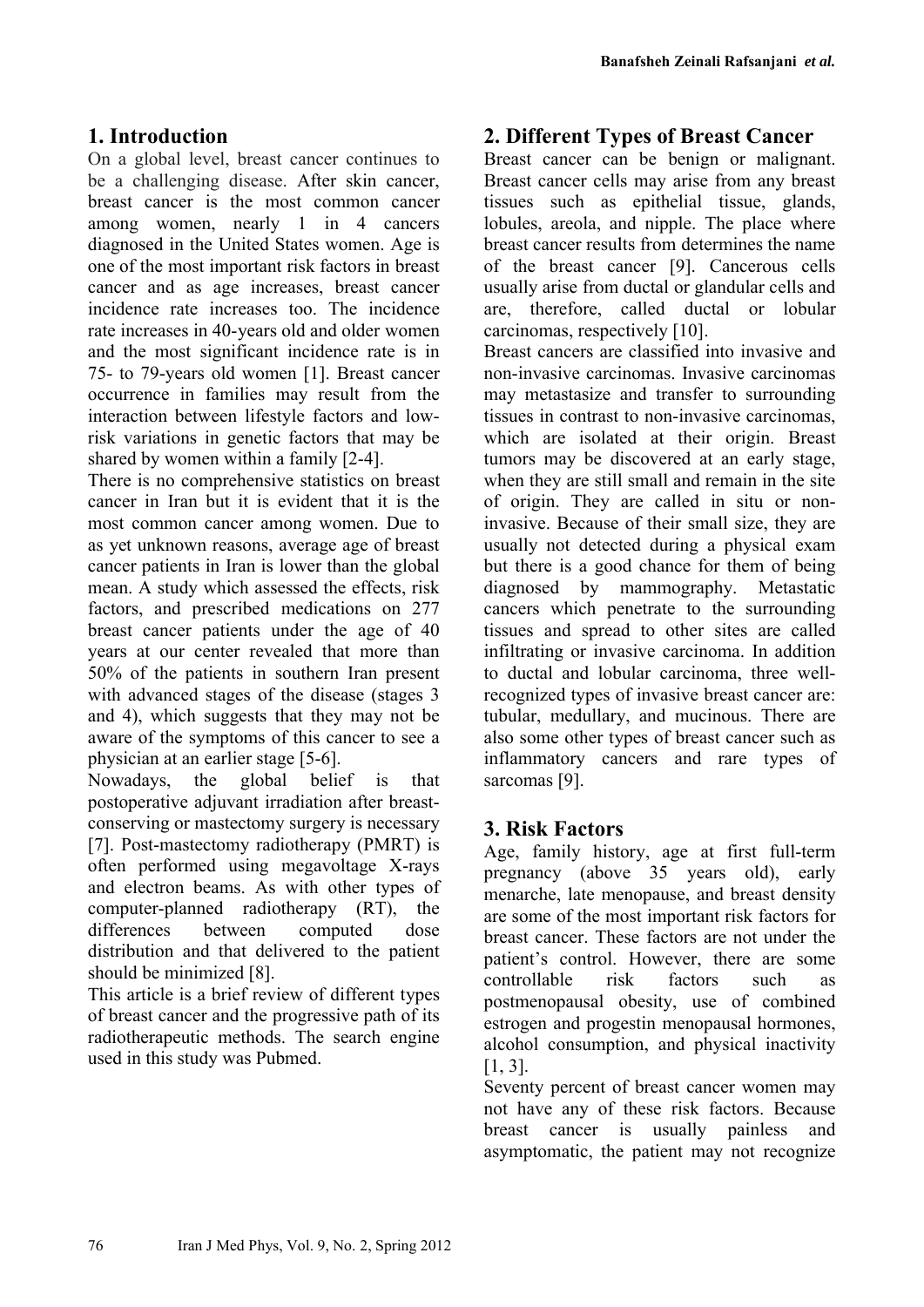the problem until it progresses to an advanced stage, therefore making treatment difficult [3]. Breast cancer mostly occurs in women but there is a possibility of its occurrence in men, too. The causes of breast cancer in men have not been fully understood, but researchers have found several factors that may increase the risk of getting it. As with female breast cancer, many of these factors are related to sex hormone levels in the body. Some other risk factors include aging, family history of breast cancer, inherited gene mutations, radiation exposure, alcohol, liver disease, estrogen treatment, obesity, conditions affecting the testicles, and certain occupations [11].

## **4. Methods of Breast Cancer Treatment**

There are lots of influencing factors which determine treatment type such as tumor stage, type and characteristics, the person's general health, and also some medical conditions which can influence treatment [12]. One or several treatment modalities are used depending on these factors. There are three major treatment methods for breast cancer, namely, surgery (e.g. lumpectomy, radical mastectomy, segmental mastectomy, and skin sparing mastectomy), systemic therapy (e.g. biological therapy, chemotherapy, and hormone therapy), and RT (e.g. external-beam RT and brachytherapy) [7, 13,14].

In order to obtain local control in breast cancer, mastectomy was the standard treatment technique for years. In the 1970s, breastconserving surgery changed the treatment to some extent. RT after breast-conserving surgery has been shown to reduce 5-year local recurrence rate from about 26% to 7% and the 15-years risk of breast cancer mortality from about 36% to 31%. Moreover, after PMRT to the chest wall and regional lymph nodes of node-positive patients, local recurrence rate has been decreased from 23% to 6% and breast cancer mortality from 60% to 55% [15].

Different kinds of breast cancer RT are described briefly below.

### *4***.***1. Radiotherapy*

Radiotherapy can be used before or after surgery; before surgery to reduce tumor size and after it to destroy the remaining cells in the breast, chest wall, and axilla (underarm) regions. There are two types of RT, namely, external-beam RT and brachytherapy. Type, stage, and tumor location determine the method of RT. Chest wall irradiation is mostly recommended for patients with positive lymph nodes, positive pathologic margins, or very large tumors. In external-beam RT, the radiation-generating machine is located outside the body. Such machines include accelerators that produce high energy X-rays and electrons, cobalt-60 machines which emit high energy gamma rays, and much less frequently, kilovoltage X-ray tubes. Depending on the size and extent of the cancer, the treated region may include the whole breast with or without chest wall and axilla. Brachytherapy, on the other hand, usually uses radioisotope sources in the shape of seeds, needles, catheters, and wires which are directly located into the tumor or surrounding tissues [1].

Total dose in external radiotherapy is about 45-50 Gy, 5 days per week during 5 to 7 weeks. A boost dose can be delivered to the tumor site using external-beam RT (often with electrons) or brachytherapy. Deep tumors may be treated by an internal boost using electrons, kilovoltage X-rays, or radioactive sources given during the breast surgery session [12].

Breast cancer RT can also be divided into chest wall treatment and locoregional lymph node treatment [16]. There are different treatments for lymph nodes. For example, the axilla nodes can be treated by an anterior field using external-beam megavoltage photons. In order to boost the central dose, a posterior field can also be used. Internal mammary and supraclavicular nodes may be irradiated separately with the advantage of ensuring that sufficient dose is delivered to them, although this may increase heart and lung dose [17].

Tangential fields using photons, sometimes matched with an additional electron field to treat the internal mammary chain (IMC), are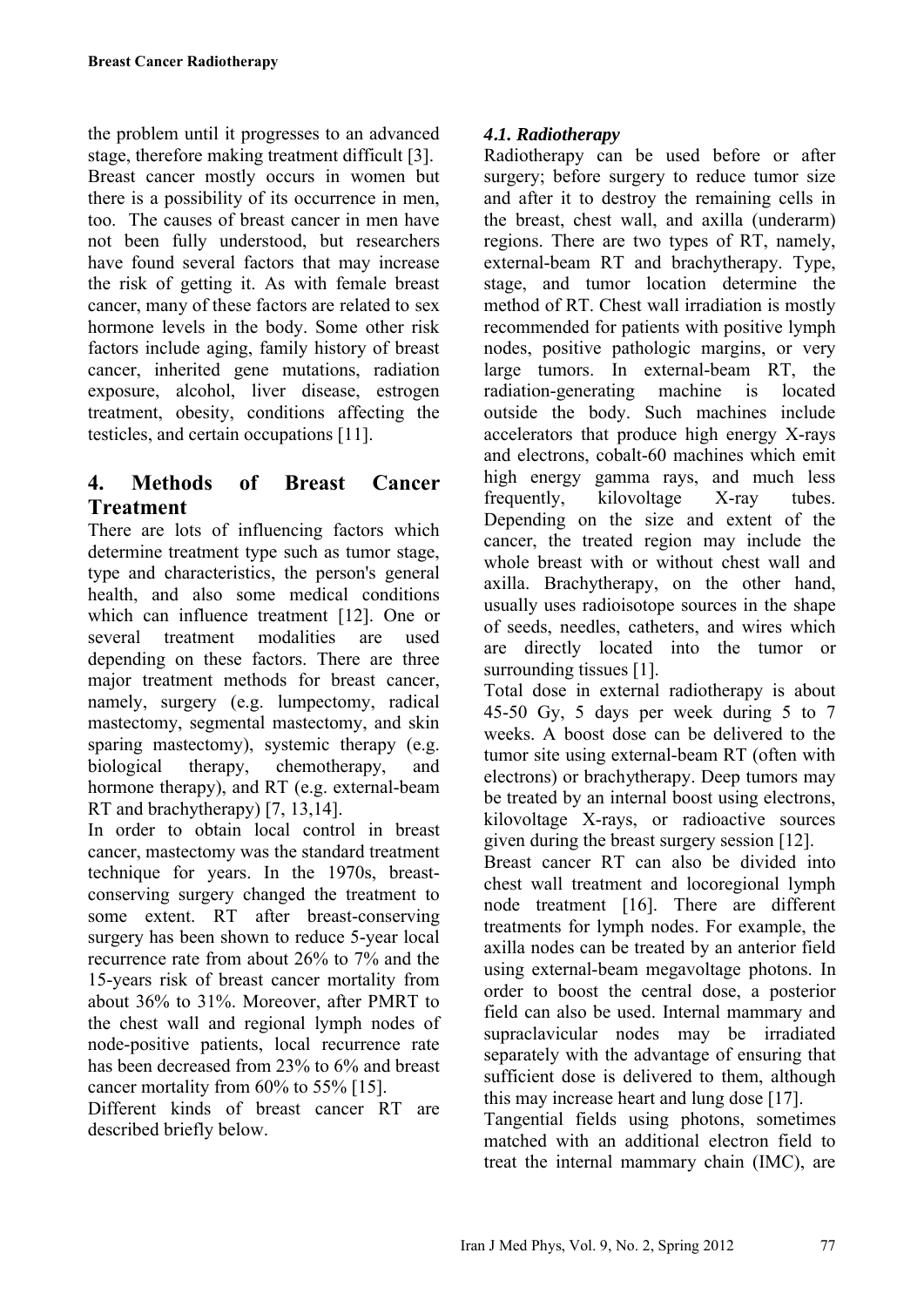often used for chest wall irradiation. This method can reduce the irradiated lung volume in comparison with the use of tangential fields alone and is particularly useful for irregular, sloping, or thick chest walls. However, regularly-shaped thin chest walls can be irradiated by electron fields [16]. At our center, post-mastectomy chest wall irradiation has been performed for many years using kilovoltage X-rays, giving a standard and acceptable local control rate [18,19].

There are some contraindications for breast RT such as patients with connective tissue diseases such as scleroderma or systemic lupus erythematosus, where severe reactions to radiation such as scars or non-healing ulcers may occur. Moreover, in case of tangential external-beam RT of a very large breast, insufficient photon energy of cobalt-60 gamma rays or low-energy megavoltage linear accelerator X-rays may cause inhomogeneous dose distributions and hot spots [12].

Breast RT, similar to other kinds of treatments, may cause some side effects. It can have some early and late side effects such as pulmonary, cardiac and skin toxicity. Feeling" pins and needles" or fatigue, reddening or peeling of skin, and loss of underarm hair are some examples of these side effects. To reduce them, the treatment dose distribution should be improved in order to reduce skin dose. Obviously, benefits of breast cancer RT should be greater than, or balanced against, the risk of these effects. Researches aimed at prevention of RT skin effects and improving their healing are ongoing [20,21]. Radiation-induced damages have mostly occurred after long latency periods (15-20 years), however, modern treatments seem to be less harmful, although long-term data are not yet available [22]. Greater use of adjuvant systemic chemotherapy and targeted therapies increase the risk of cardiac side effects. Possible cardiac toxicity from breast RT is discussed in more detail later.

### **4.1.1. Conventional 2D Radiotherapy**

The conventional RT technique has been a 2Dplanned method in which the patient is in a supine position with arms placed over the head to take them away from the radiation fields. Tangential fields are designed to cover the breast with some margin, defined on the patient's skin based on surface anatomy and normally with the help of a conventional, fluoroscopic RT simulator. In this method, in addition to the complicating problem of the inclusion of locoregional lymph nodes in the target volume, normally only the central breast contour is taken for treatment planning so it cannot consider all the variations and inhomogeneities in patient anatomy. As a result, when the target volume becomes more complex with thickness variations, dose inhomogeneities can occur which may cause side effects. Again, this is particularly evident in patients with pendulous breasts. Normally, wedged fields are used to improve dose uniformity in the target volume. Multiple fields have also been used but they usually lead to non-uniformity in dose distribution at the field junctions [23].

### **4.1.2. Modern Techniques in Breast Cancer Radiotherapy**

In order to improve dose distribution, allow more accurate dose delivery, and reduce complications, various modern techniques have been developed, which will be briefly described in the following sections. These techniques have been employed to deliver whole-breast and/or partial-breast RT, which will be discussed consecutively.

### **4.1.2.1. Whole Breast Irradiation**

Three-dimensional external-beam conformal RT is gaining increasing use in breast RT. Figure 1 shows an example of this technique. This technique employs CT data of the patient which is entered into a computerized 3D treatment planning system (TPS). Information including positions and densities of different tissues is used in a TPS in order to design the beams based on 3D anatomy. Beams are shaped to conform to the planning target volume, usually using a multileaf collimator (MLC). Individualized field shaping is carried out while taking account the positions of the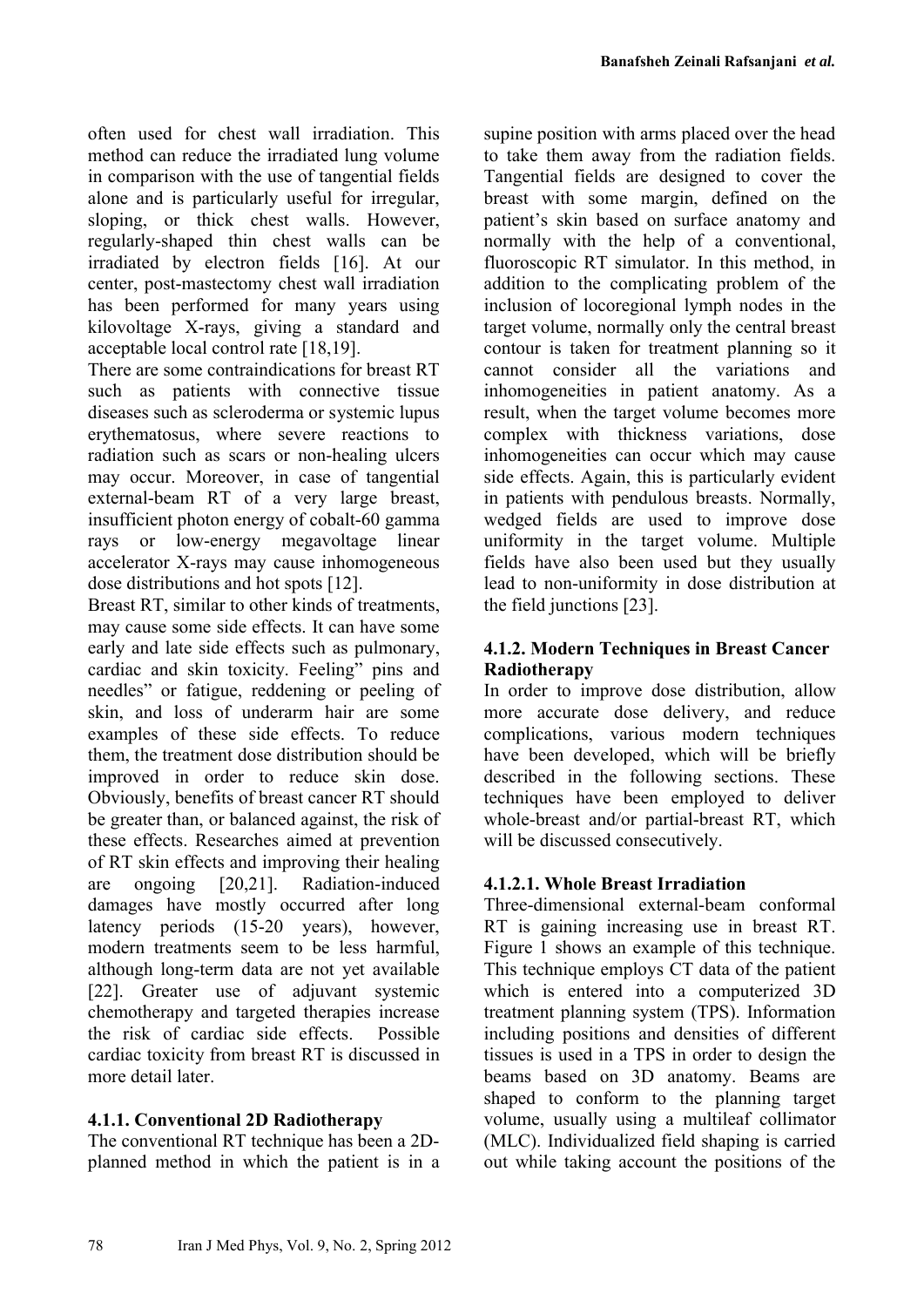glandular breast tissue, regional lymph nodes, and the heart as well as the chest wall contour [24,25]. When only the breast is included in the target volume, 3D conformal RT using tangential beams improves dose coverage of the breast tissue and reduction of the volume of irradiated lung and heart [26]. However, because of non-uniform dose distribution at the junctions of the tangential breast and lymph node fields in locoregional breast irradiation, 3D techniques are increasingly employed to solve this problem [27]. Accelerator-produced asymmetric collimation in one or both directions helps significantly in forming an acceptable (often vertical-plane) match between asymmetric half or quarter beams. Patient CT data can even help to customize the location of field boundaries in the TPS. Nonetheless, achieving an acceptable 3D conformal treatment plans for some patients with large breasts can be highly challenging [28].



Figure 1. Example of external-beam 3D RT in breast cancer using multiple beams [29].

In cases when 3D conformal RT has shortcomings, intensity-modulated RT (IMRT) can often offer better solutions to improve the dose distribution. IMRT is an advanced treatment technique in which beam intensity is modulated within the treatment fields to offer flexibility to produce more conformal dose distributions, improve dose uniformity, and reduce heart and lung doses. For breast irradiation, IMRT can be used in plans with two tangential fields as well as more complex

geometries with multiple fields and even to deliver a single-phase plan with concomitant boost treatment [28,30-31].Usually the option of two conventional tangential fields is preferred because multiple field plans have disadvantages including greater setup complexity and increased low doses to surrounding normal tissues. In the most frequently used method ("step-and-shoot"), most of the dose is given by conventional-style tangential beams and the remainder is delivered by several MLC-shaped field segments that create an intensity modulated beam [32].

In more complex multiple-beam IMRT techniques using low monitor unit efficiency delivery methods, considerably more leakage radiation and higher total-body dose can result compared with a simple tangential pair. The carcinogenic risk after IMRT is estimated to be almost double that of the standard 3D RT. The choice of the best technique must be patient-specific [33,34].

In modern techniques such as IMRT, which produce sharp dose gradients, patient set-up uncertainties (including breathing) can produce significant errors in the actual dose distribution delivered to the patient [35-37]. Image-guided RT (IGRT) comprises various image-based techniques and strategies to prevent (or at least reduce) errors resulting from patient organ motion and set-up deviations. Production of 2D and 3D anatomical images before or during treatment in the actual treatment position by linear accelerators coupled with imaging equipment such as a kilovoltage X-ray set or the megavoltage beam itself allow this technique to measure and correct positional errors of radiation fields [38-40].

Some examples of IGRT are methods which reduce the effects of patient breathing on the delivered dose distribution and are often referred to as respiratory correlation techniques which use respiratory gating. In this method, using sensors to monitor the patient's breathing pattern, the treatment is synchronized with the breathing cycle and the radiation beam is turned on during a pre-determined phase of the respiratory cycle. Figure 2 shows an example of transverse CT slices in both gated and non-gated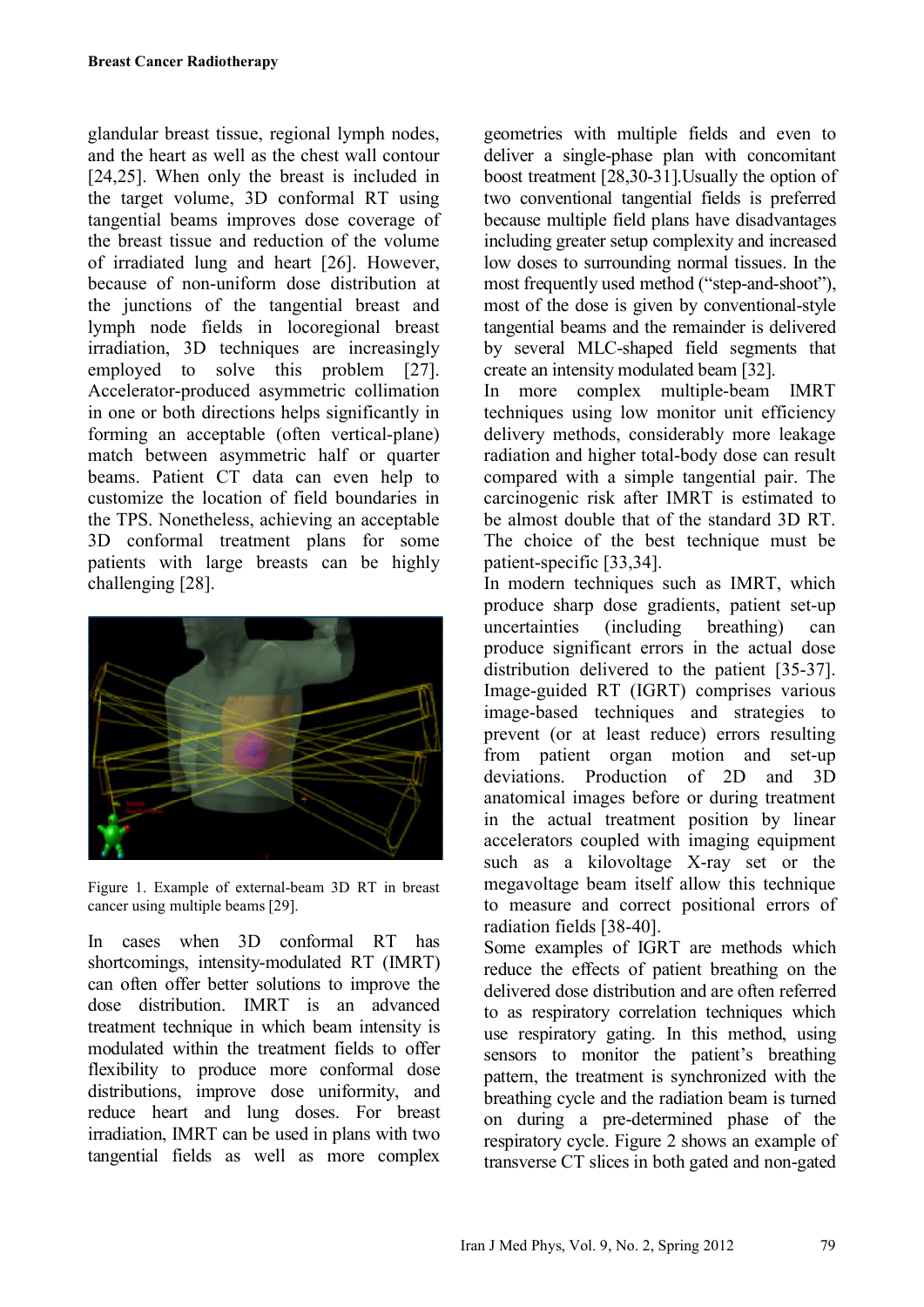methods. Inspiration is the best phase of the breathing cycle to use in breast RT because the distance between the breast and the heart is greatest in this phase and the lung density is also lowest. There is significant reduction in the dose to the heart and lungs by gating in the endinspiration phase in comparison with gating in the end-expiration phase [41,42]. A moderate deep inspiration breath-hold strategy using tangential IMRT fields forms a useful respiratory gating technique for breast treatment and internal mammary nodes irradiation which has been shown to produce favorable dose distributions in terms of reduced dose to the heart and lungs [42,43].



Figure 2. Transverse CT slices for the cases of respiratory gating (A) and regular breathing (B). The blue lines represent an example of a ray of radiation towards the medial border of the field in each case [44].

#### **4.1.2.2. Partial Breast Irradiation**

Irradiation of the whole breast may not always be necessary in early-stage breast cancer considering the fact that about 85% of local recurrences after breast conserving surgery and whole breast irradiation occur near the original tumor bed [45]. As a result, partial breast irradiation techniques have been developed that treat just the tissue in the region of the original tumor bed. For some patients with low risk of disease recurrence, reducing the treatment volume offers the possibility of prescribing higher doses for each treatment fraction and completing the course of treatment in a shorter time period (as short as 1 to 10 days). Therefore, this technique is called accelerated partial breast irradiation. Various treatment techniques have been developed for accelerated partial breast irradiation, most commonly used methods involving brachytherapy (intracavitary and interstitial) as well as intraoperative and external-beam RT [25, 46].

External-beam techniques such as 3D conformal RT and IMRT using multiple beams have been employed to give accelerated partial breast treatments, too. While target volume definition and localization can be challenging, the improved dose homogeneity and the noninvasive nature of these techniques are desirable [25].

Intraoperative radiotherapy (IORT) is also utilized as another accelerated partial breast technique in which a single dose is delivered to the tumor bed during breast surgery. Routinely, electrons or kilovoltage X-rays are used as the radiation [46]. Because of the types of radiation and the geometry of irradiation used, advantageous aspects of this method include its potentials for skin sparing and the practicability of shielding the thoracic wall using a metallic plate to spare the lungs and heart. The fact that the treatment is given in a single fraction together with surgery has both positive and negative consequences. While a separate multi-fraction treatment is obviated as an advantage, completion of RT before the final pathology report on the surgical specimen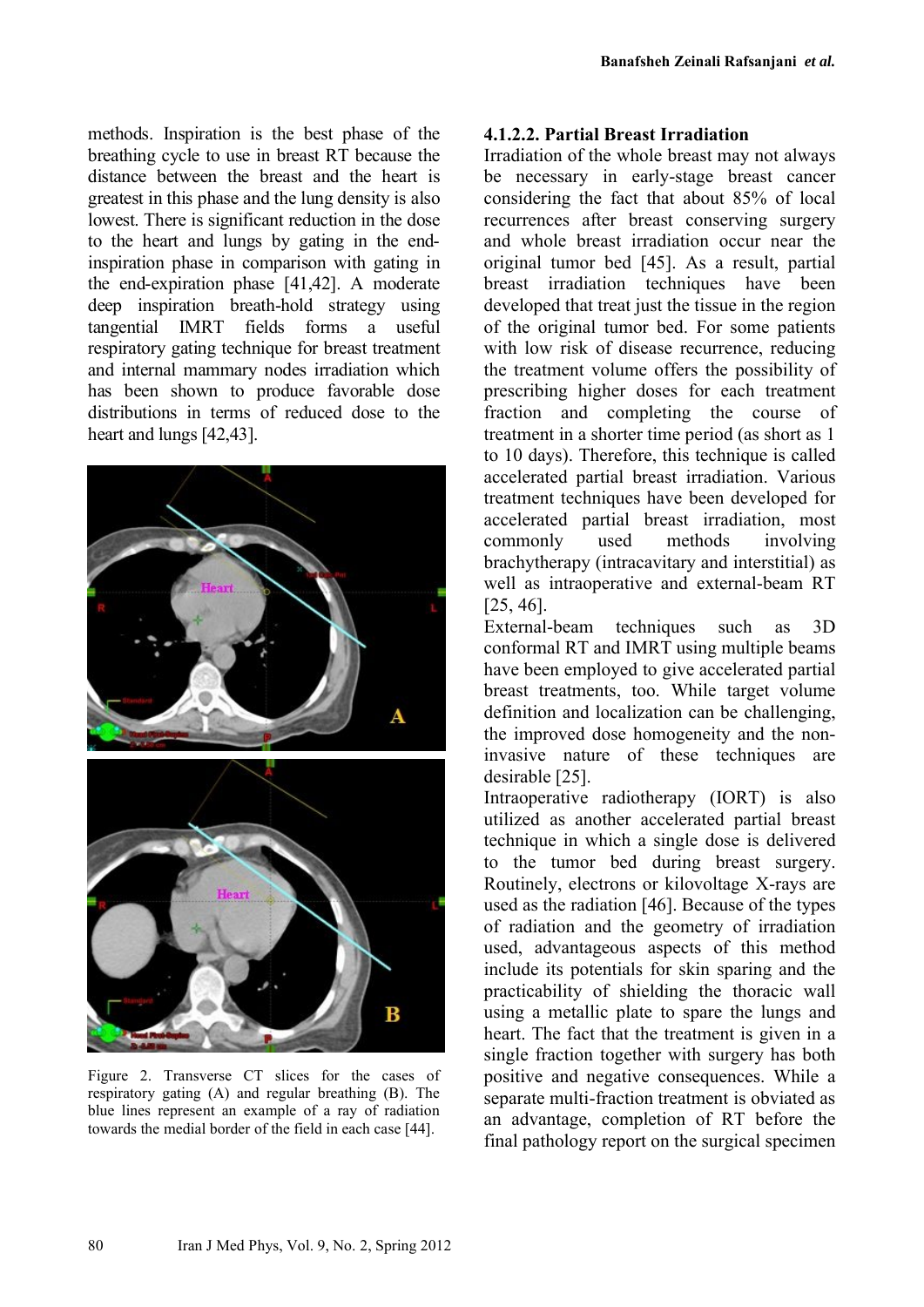is known as a drawback in terms of patient selection [25].

Brachytherapy, in both its interstitial and intracavitary forms, is also applied to partial breast irradiation. The interstitial technique can be planned in the setting of low-dose-rate, pulsed-dose-rate, or high-dose-rate brachytherapy technique. In this technique, multiple catheters, separated by a distance of 1-2 cm, are placed in the breast tissue surrounding the tumor bed cavity. Figure 3 shows an example of interstitial multicatheter breast brachytherapy [47].



Figure 3. Example of bilateral interstitial multicatheter brachytherapy. The dose distribution, shown only for the right breast, demonstrates the localized nature of the high dose region sparing the organs at risk [48].

In intracavitary brachytherapy for partial breast irradiation, a balloon catheter (commercially marketed as MammoSite (Hologic, Bedford, MA, USA) is located inside the tumor bed cavity to fit its whole volume and treat a margin of 1 cm of tissue around the cavity as a high-dose-rate method. Figure 4 demonstrates an example of intracavitary balloon brachytherapy. The spherical dose distribution produce by this technique is an important disadvantage. If the tumor bed is near the surface of the breast, the skin will receive a high dose and, therefore, this technique is limited to cases where the source can be placed more than 1 to 1.5 cm from skin [47].



Figure 4. Example of intracavitary brachytherapy using a MammoSite balloon catheter [49].

## **5. Other Considerations** *5.1. Cardiac Toxicity*

Late events of breast cancer treatment such as cardiac toxicity mostly occur ten or more years after breast cancer [50]. Studies have revealed that patients with positive lymph nodes are at a higher risk of fatal myocardial infarction which results from excessive irradiation to peripheral lymph nodes. Lots of studies have been planned to find the causes of late mortality in irradiated patients. Some studies performed on left-sided stage 1-3 patients reveal that more than half of the patients suffered from local hypoperfusion, which probably resulted from irradiation to microcirculation. Other studies have confirmed an increased mortality due to cardiac disease in left-sided breast cancer patients. Irradiation of the IMC is the other risk factor for cardiac disease resulting from irradiation [51-54]. Some studies have been performed with the aim of reducing cardiac dose in IMC irradiation, for instance, a medial IMC electron field combined with photon IMRT can reduce the dose to the heart and lungs [55].

Several decades ago when information about radiation tolerance levels was limited, heart was taken into account as a radioresistant organ but in techniques which tried to deliver maximum dose to anterior mediastinal parts. Based on this idea, some complications such as pericardial effusion, constriction, and tamponade were seen [56]. Pericardial disease is found to be the most common cardiac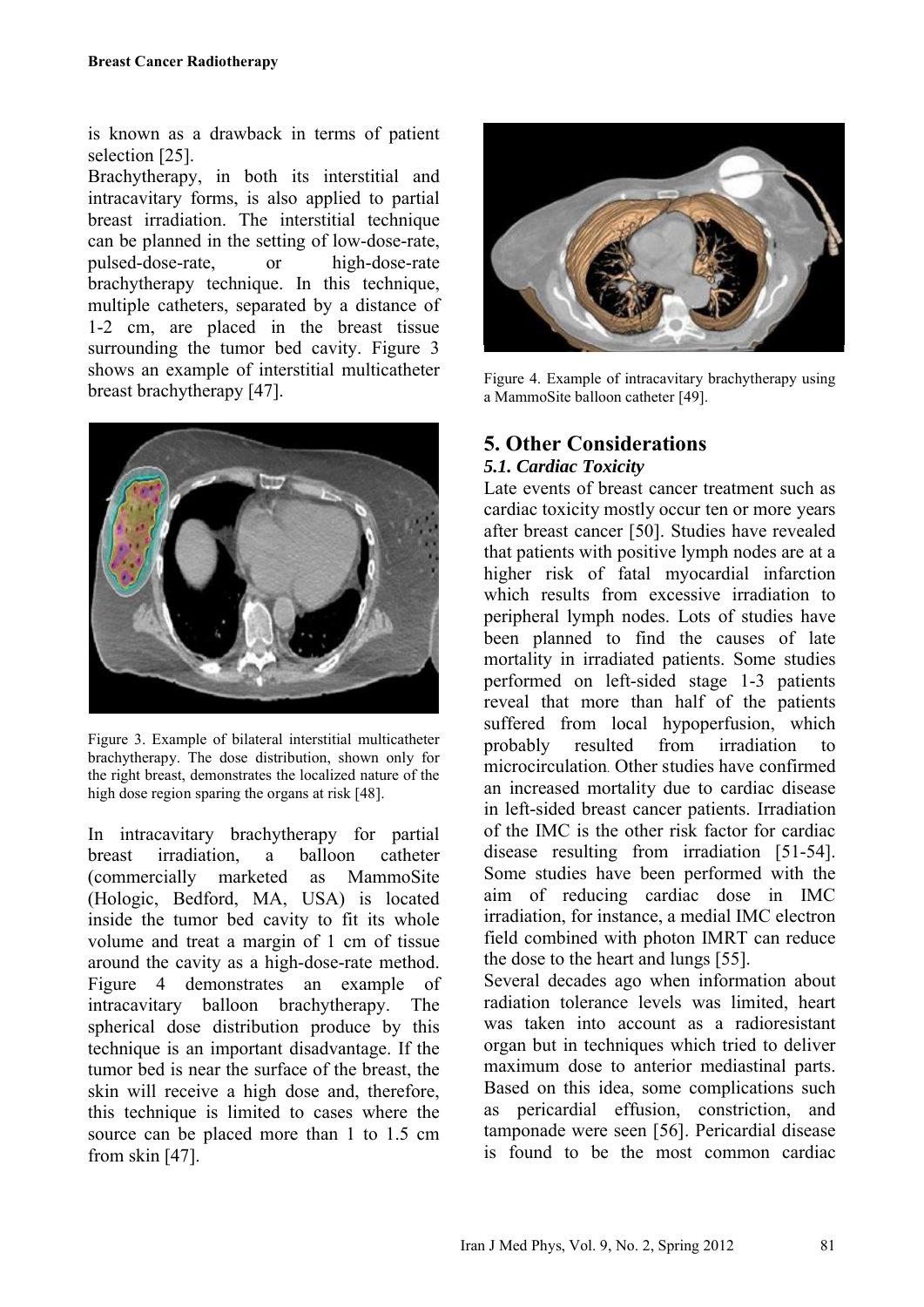complication. Cardiomyopathy and valve disease are seen as well [54].

Estimating the possibility of radiation-induced coronary artery disease is more challenging, because its symptoms are nearly the same as ischemic heart disease. The difference is that ischemic heart disease usually affects an older age group which have more risk factors for this disease. Although there are some case reports of cardiac effects following RT, making a conclusion is controversial because of insufficient histological information, usage of different treatment techniques, and the fact that lots of patients had at least one risk factor for heart disease.

Ignoring the older group of people, there were lots of young patients with right main coronary and left anterior descending coronary artery complications, thought to be attributed to the location of coronary arteries because they are located on the anterior part of mediastinum where they receive maximum doses. Tissue specimens of these patients had intimal fibrosis which is a sign of premature coronary artery disease. A study on coronary artery segments confirmed an increased chance of stenosis in irradiated patients especially in right main and left anterior descending coronary arteries [57]. In another study, cardiac disease was seen in 96% of the irradiated patients [54].

The most reliable evidence of radiationinduced coronary artery disease comes from long-term follow up with large number of early stage patients who needed postmastectomy chest wall irradiation. In an overview of ten trials, when follow up exceeded 10 years, a highly statistically significant increase in mortality was seen in the irradiated group [58]. In another study, the increased risk in cardiac mortality was confirmed to be a result of chest wall irradiation. It was also revealed that different modalities may lead to different amount of risks, for example, cardiac mortality risk was greatest when left-sided tumors were treated with orthovoltage X-rays [59] Another study reported that the number of deaths from myocardial infarction was significantly

increased in stage 1 irradiated patients. Studies of delivered dose to the heart in RT of other cancers such as esophageal cancer also provide useful supplementary information [60,61].

### *5.2. Prone Positioning*

Prone positioning is a solution for delivering maximum dose to thick or pendulous breasts as well as improving dose homogeneity and minimizing delivered dose to the underlying tissues such as lungs [62-63]. In this method, the patient lies in a prone position on a dedicated board which has a hole to place the breast in so that it can be away from the chest wall. It must be pointed out, however, that the heart in this position is pushed toward the anterior part of the mediastinum and gets closer to treated volume, so that the sparing effect of the heart is unclear. Another issue is that tumor coverage near medial and lateral borders of the breast may be reduced as a result of the patient's position [64]. Generally, the risk of epidermolysis is reduced because of the elimination of skin folds. Moreover, breathing motion is less pronounced, so intrafraction motion is smaller. However, patient set-up variations can be significantly larger leading to an increased inter-fraction variation [63].

## **6. Conclusion**

Using RT after breast surgery is increasing. Studies have shown that postoperative RT reduces the rate of local recurrence after treatment for early breast cancer. However, no significant improvement in survival rates has been shown after RT, and some critics have claimed that it even has a deleterious effect. Increasing the dose homogeneity and conformity of the high-dose region with the target volume while decreasing the lung and heart doses are the main goals of breast RT. Modern RT techniques aim to achieve this goal. The developmental process of breast RT suggests that these treatments are going to be more effective and less harmful. For example, brachytherapy offers several advantages including preservation of the breast shape.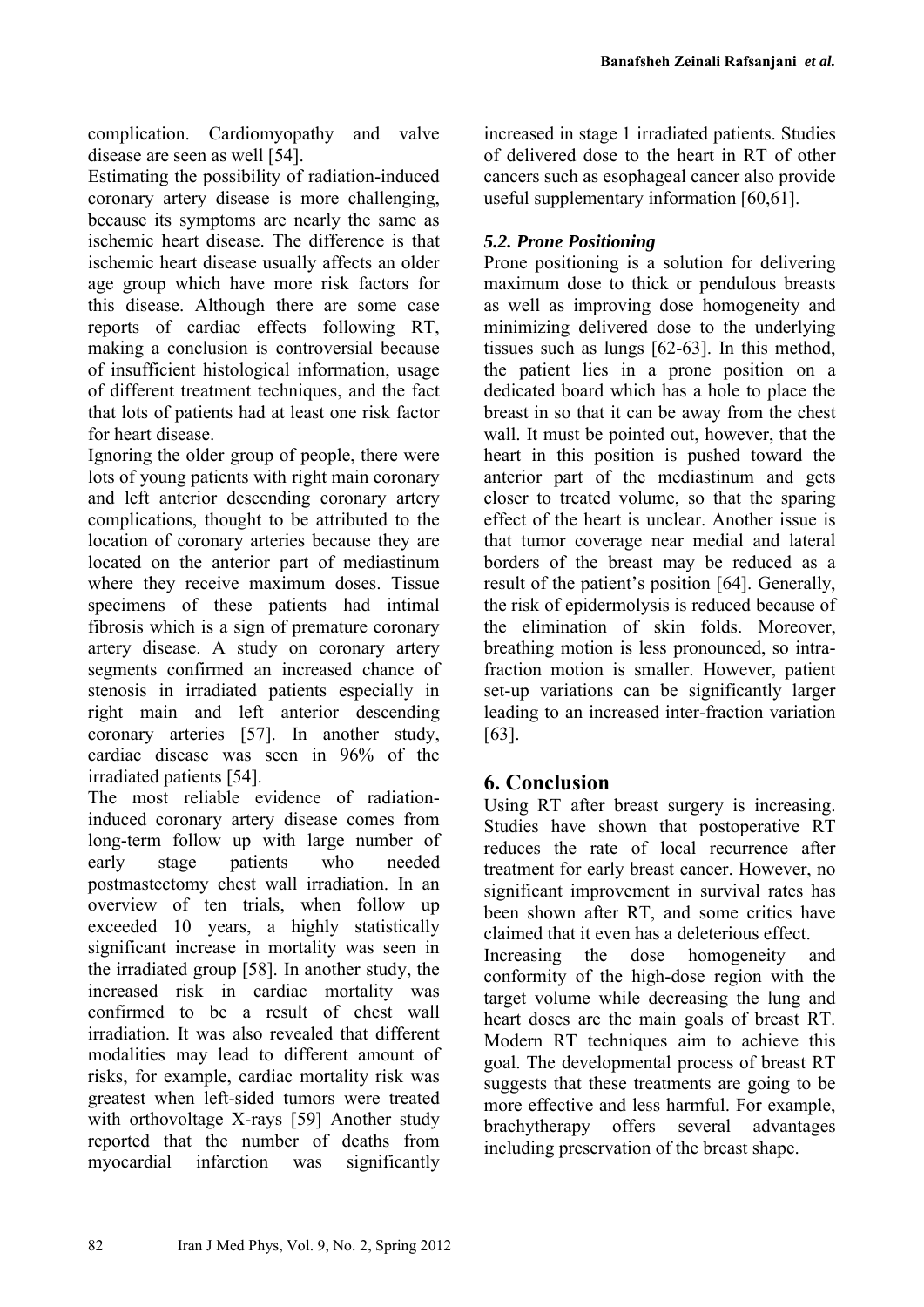### **References**

- 1. American Cancer Society, Breast Cancer Facts & Figures. 2009-2010, American Cancer Society: Atlanta.
- 2. Yarnold J. The Current Status of Breast Cancer Among Resource-Limited Countries. Middle East Journal of Cancer. 2010;1(3):105-8.
- 3. IRNA. The age of Breast cancer in Iran is 10 years less than world statistics. Islamic republic news agency; 2009; Available from: http://www.irna.ir.
- 4. Masood S. The Current Status of Breast Cancer Among Resource-Limited Countries. Middle East Journal of Cancer. 2010;1(1):1-4.
- 5. Mosleh-Shirazi M, Mohammadianpanah M, Mosleh-Shirazi MA. Breast cancer in young women. 3rd Tehran Breast cancer congress, Iranian Journal of Breast Diseases. 2010:205.
- 6. Mosleh-Shirazi M, Mohammadianpanah M, Mosleh-Shirazi MA, editor. Characteristics, prognostic factors and treatment outcomes of young breast cancer patients in southern Iran. Proceedings of the 1st Research Festival of Radiological Sciences Students; 2010; Shiraz, Iran.
- 7. Halperin Edward C., Perez Carlos A., Brady Luther W., E. WD. Perez and Brady's Principles and Practice of Radiation Oncology Fifth ed: Lippincott Williams & Wilkins; 2007.
- 8. Rodrigo Arriagada MGL. Adjuvant Radiotherapy in Breast Cancer: The Treatment of Lymph Node Areas. Acta Oncologica. 2000;39(3):295-305.
- 9. Slowik G. Are There Different Kinds Of Breast Cancer? 2011 [updated January 18th ]; Available from: http://ehealthmd.com/library/breastcancer/BRC\_kinds.html.
- 10. Dolinsky C, Hill-Kayser C. Breast Cancer: The Basics. Pennsylvania2011 [updated January 18]; Available from: http://www.oncolink.org/types/article.cfm?c=3&s=5&ss=33&id=8320.
- 11. American Cancer Society. Breast Cancer in Men. American Cancer Society Inc; 2011 Available from: http://www.cancer.org/Cancer/BreastCancerinMen/index.
- 12. Slowik G. Breast Cancer. What treatment is available for breast cancer? 2011 [updated April 13th ]; Available from: http://ehealthmd.com/library/breastcancer.
- 13. Mohammadianpanah M, Ashouri Y, Hoseini S, Ahmadloo N, Talei A, Tahmasebi S, Nasrolahi H, Mosalaei A, Omidvari S, Ansari M, Mosleh-Shirazi MA. The efficacy and safety of neoadjuvant chemotherapy +/ letrozole in postmenopausal women with locally advanced breast cancer: a randomized phase III clinical trial. Breast Cancer Res Treat. 2012;(in press).
- 14. Ahmadloo N, Nazer Mozaffari MA, Mohammadianpanah M, Omidvari SH, Mosalaei A, Mosleh-Shirazi MA. Combined Neoadjuvant Chemotherapy and Celecoxib in Locally Advanced Breast Cancer. Iran Red Cresc Med J. 2009;11(4):419-24.
- 15. Early BC Trialists' Collaborative Group (EBCTCG). Effects of RT and of differences in the extent of surgery for early BC on local recurrence and 15-year survival. Lancet. 2005;366:2087-106.
- 16. Perkins GH, McNeese MD, Antolak JA, Buchholz TA, Strom EA, Hogstrom KR. A custom three-dimensional electron bolus technique for optimization of postmastectomy irradiation. International journal of radiation oncology, biology, physics. 2001;51(4):1142-51.
- 17. Dewar JA. Postmastectomy Radiotherapy. Clinical Oncology. [doi: DOI: 10.1016/j.clon.2005.11.006]. 2006;18(3):185-90.
- 18. Mosleh-Shirazi MA, Zeinali-Rafsanjani B, Faghihi R, Hadad K, Mosalaei A, Karbasi S. Evaluation of important dosimetric parameters in chest-wall radiotherapy by kilovoltage x-rays using Monte Carlo modeling. Iranian J of Breast Diseases. 2012;Winter 1390:75.
- 19. Karbasi S, Nasrollahi H, Mosleh-Shirazi MA, Mosallaei A, Omidvari Sh, Mohammadianpanah M, Ahmadloo N, Ansari M. Investigation of chest-wall dose homogeneity in kilovoltage x-ray therapy using diode in-vivo dosimetry. Iranian J of Breast Diseases. 2012;Winter 1390:58.
- 20. Omidvari S, Saboori H, Mohammadianpanah M, Mosalaei A, Ahmadloo N, Jowkar F, et al. Evaluation of topical betamethasone for the prevention of acute radiation-induced dermatitis: a prospective clinical trial. Indian J Dermatol Venereol Leprol. 2007;73(209).
- 21. Omidvari S, Shafizad A, Razmjou-Ghalaei S, Nasrolahi H, Ahmadloo N, Ansari M, et al. Efficacy of Topical Honey, Topical Hydrocortisone 1% and Simple Washing on Healing of Radiation-induced Dermatitis in Breast Cancer Patients. Journal of Isfahan Medical School 28. 2011 2nd week, January;113:1-9.
- 22. De Steene JV, Vinh-Hung V, Cutuli B, Storme G. Adjuvant radiotherapy for breast cancer: effects of longer follow-up. Radiotherapy and Oncology. [doi: 10.1016/j.radonc.2004.04.004]. 2004;72(1):35-43.
- 23. Erven K, Van Limbergen E. Regional lymph node irradiation in breast cancer. Future Oncol. 2007 Jun;3(3):343-52.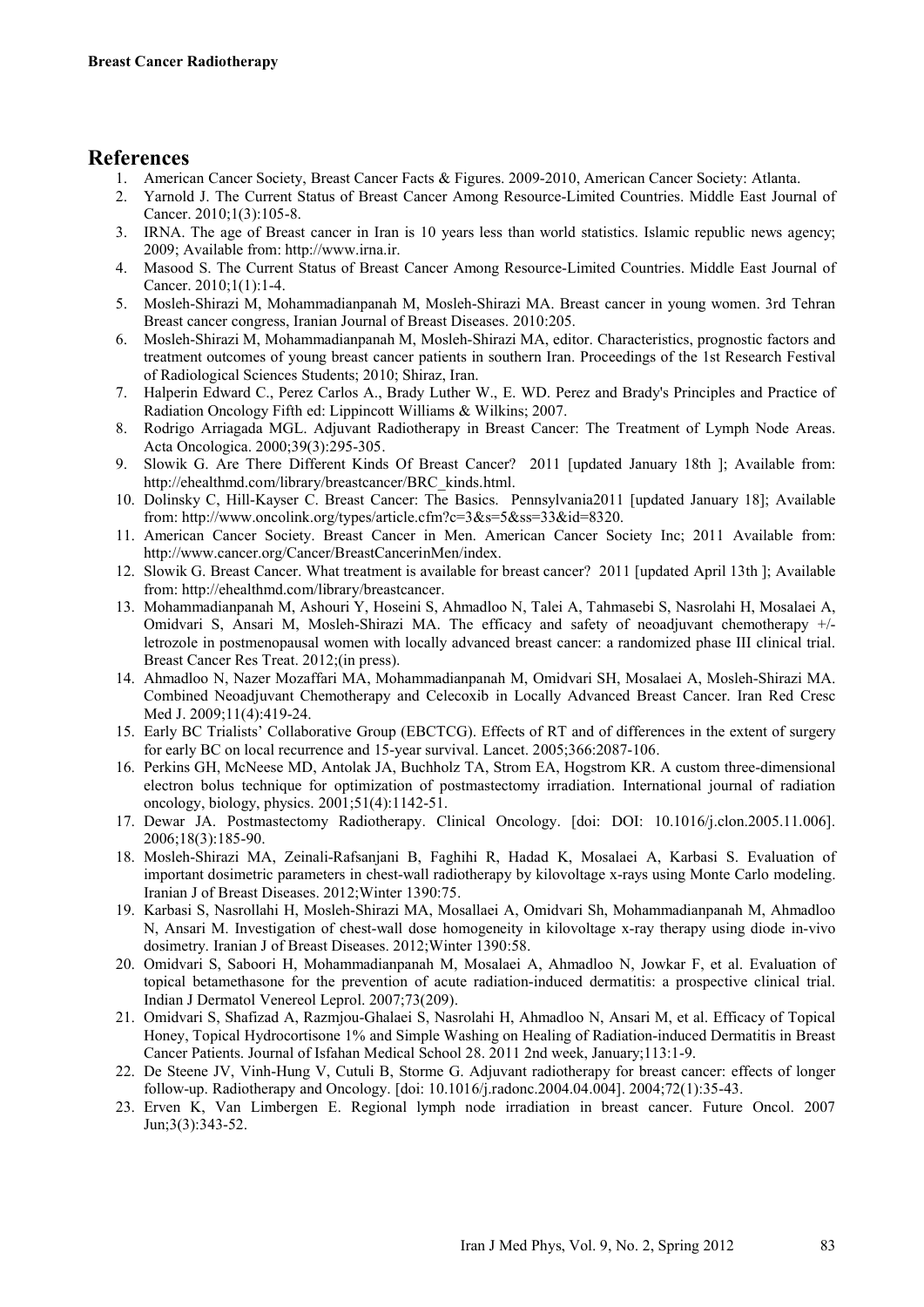- 24. Bentel G, Marks LB, Hardenbergh P, Prosnitz L. Variability of the location of internal mammary vessels and glandular breast tissue in breast cancer patients undergoing routine CT-based treatment planning. International Journal of Radiation Oncology\*Biology\*Physics. [doi: 10.1016/S0360-3016(99)00123-6]. 1999;44(5):1017-25.
- 25. Wazer DE, Arthur DW, Vicini FA. Accelerated Partial Breast Irradiation, Techniques and Clinical Implementation. Heilmann DU, editor: Springer; 2006.
- 26. Bedford JL, Childs PJ, Nordmark Hansen V, Mosleh-Shirazi MA, Verhaegen F, Warrington AP. Commissioning and quality assurance of the Pinnacle(3) radiotherapy treatment planning system for external beam photons. Br J Radiol. 2003 Mar;76(903):163-76.
- 27. Hurkmans CW, Cho BC, Damen E, Zijp L, Mijnheer BJ. Reduction of cardiac and lung complication probabilities after breast irradiation using conformal radiotherapy with or without intensity modulation. Radiother Oncol. 2002 Feb;62(2):163-71.
- 28. Pignol JP, Olivotto I, Rakovitch E, Gardner S, Sixel K, Beckham W, et al. A multicenter randomized trial of breast intensity-modulated radiation therapy to reduce acute radiation dermatitis. J Clin Oncol. 2008 May 1;26(13):2085-92.
- 29. Clinical research news. New York2012; Available from: http://www.columbiasurgery.org/news/research/2007\_apbi.html.
- 30. Donovan E, Bleakley N, Denholm E, Evans P, Gothard L, Hanson J, et al. Randomised trial of standard 2D radiotherapy (RT) versus intensity modulated radiotherapy (IMRT) in patients prescribed breast radiotherapy. Radiother Oncol. 2007 Mar;82(3):254-64.
- 31. Bhide SA, Nutting CM. Recent advances in radiotherapy. BMC Medicine. 2010;8(1):25.
- 32. Van Limbergen E, Weltens C. New trends in radiotherapy for breast cancer. Curr Opin Oncol. 2006 Nov;18(6):555-62.
- 33. Dogan N, Cuttino L, Lloyd R, Bump EA, Arthur DW. Optimized dose coverage of regional lymph nodes in breast cancer: the role of intensity-modulated radiotherapy. Int J Radiat Oncol Biol Phys. 2007 Jul 15;68(4):1238-50.
- 34. Beckham WA, Popescu CC, Patenaude VV, Wai ES, Olivotto IA. Is multibeam IMRT better than standard treatment for patients with left-sided breast cancer? Int J Radiat Oncol Biol Phys. 2007 Nov 1;69(3):918-24.
- 35. Partridge M, Evans PM, Mosleh-Shirazi A, Convery D. Independent verification using portal imaging of intensity-modulated beam delivery by the dynamic MLC technique. Med Phys. 1998 Oct;25(10):1872-9.
- 36. Mosleh-Shirazi MA. Safe and Judicious Use of Advanced Radiotherapy Techniques and Equipment: A Medical Physicist's Perspective on Recent Accident Reports. Middle East J of Cancer 2010;1(2):59-63
- 37. Hall EJ. Intensity-modulated radiation therapy, protons, and the risk of second cancers. Int J Radiat Oncol Biol Phys. 2006 May 1;65(1):1-7.
- 38. Mosleh-Shirazi MA, Evans PM, Swindell W, Webb S, Partridge M. A cone-beam megavoltage CT scanner for treatment verification in conformal radiotherapy. Radiother Oncol. 1998 Sep;48(3):319-28.
- 39. Hasan Y, Kim L, Martinez A, Vicini F, Yan D. Image guidance in external beam accelerated partial breast irradiation: comparison of surrogates for the lumpectomy cavity. Int J Radiat Oncol Biol Phys. 2008 Feb 1;70(2):619-25.
- 40. Mosleh-Shirazi MA, Evans PM, Swindell W, Symonds-Tayler JR, Webb S, Partridge M. Rapid portal imaging with a high-efficiency, large field-of-view detector. Med Phys. 1998 Dec; 25(12): 2333-46.
- 41. Sixel KE, Aznar MC, Ung YC. Deep inspiration breath hold to reduce irradiated heart volume in breast cancer patients. Int J Radiat Oncol Biol Phys. 2001 Jan 1;49(1):199-204.
- 42. Korreman SS, Pedersen AN, Nottrup TJ, Specht L, Nystrom H. Breathing adapted radiotherapy for breast cancer: comparison of free breathing gating with the breath-hold technique. Radiother Oncol. 2005 Sep; 76(3): 311-8.
- 43. Remouchamps VM, Vicini FA, Sharpe MB, Kestin LL, Martinez AA, Wong JW. Significant reductions in heart and lung doses using deep inspiration breath hold with active breathing control and intensity-modulated radiation therapy for patients treated with locoregional breast irradiation. Int J Radiat Oncol Biol Phys. 2003 Feb 1;55(2):392-406.
- 44. Pieper breast ancer communique. 2010; Available from: http://us1.forward-tofriend.com/forward/preview?u=403a793d624165bc846b57b53&id=15d2601b9f.
- 45. Veronesi U, Marubini E, Mariani L, Galimberti V, Luini A, Veronesi P, et al. Radiotherapy after breastconserving surgery in small breast carcinoma: long-term results of a randomized trial. Ann Oncol. 2001 Jul;12(7):997-1003.
- 46. Orecchia R, Fossati P. Partial breast irradiation: ready for routine? Breast. 2007 Dec;16 Suppl 2:S89-97.
- 47. Sauer R, Sautter-Bihl ML, Budach W, Feyer P, Harms W, Souchan R, et al. Accelerated partial breast irradiation: consensus statement of 3 German Oncology societies. Cancer. 2007 Sep 15;110(6):1187-94.
- 48. Radiation oncology UCLA. Available from: http://radonc.ucla.edu/body.cfm?id=360.
- 49. Radiation oncologists PC. 2011; Available from: http://www.radiation-treatment.com/specialties/brachy.html.